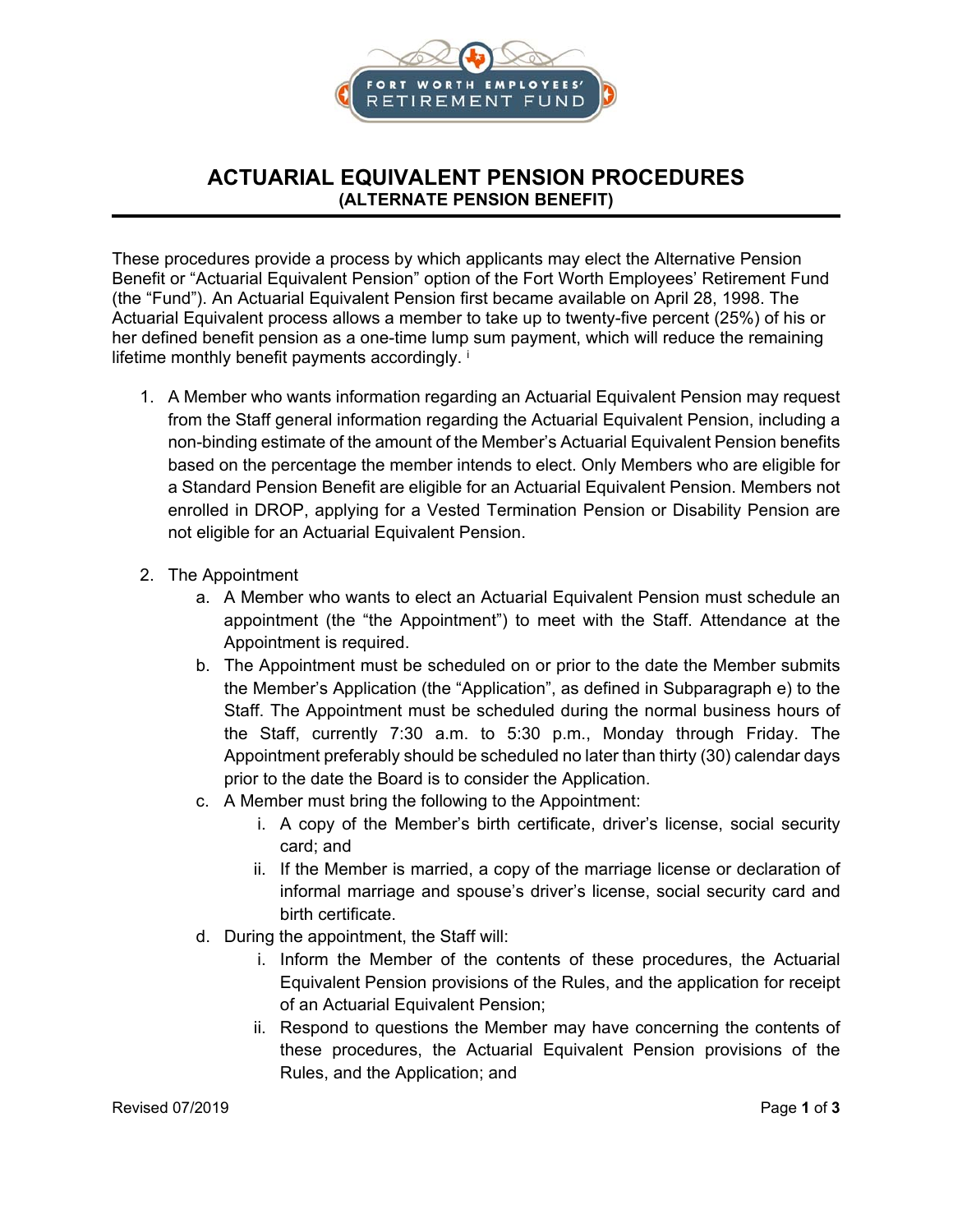- iii. Receive the Application if the Member elects to receive an Actuarial Equivalent Pension and is eligible to complete the Application.
	- 1) To be eligible to complete the Application, the Member must intend to retire and begin receiving retirement benefits under the Rules within sixty (60) days.
	- 2) The Application must be signed and initialed by the Member.
	- 3) The Member must verify in the Application that s/he:
		- a. Understands the terms and conditions of an Actuarial Equivalent Pension, as expressed in the Rules, in these procedures, and in the Application;
		- b. Has not relied on any oral representations of the Staff in electing to receive an Actuarial Equivalent Pension; and
		- c. Has had the opportunity to consult a legal and tax advisor regarding the effects of an Actuarial Equivalent Pension.
- iv. The Member must indicate in the Application the whole-number percentage of their retirement pension which they wish to receive as a lump sum. The percentage cannot be less than five percent (5%) or greater than twentyfive percent (25%).
- v. If the Member is married, the Member's Spouse must consent to the election of an Actuarial Equivalent Pension and must sign the Application before a notary public, acknowledging that consent.
- vi. The Member need not submit an Application at the Appointment, but may submit it at a later time, after further consideration.
- 3. Once the Member has submitted an Application to the Staff, the Staff will review the Application to determine whether it has been completed fully and properly.
- 4. Upon full and proper completion, the Application will be placed for approval on the Board's agenda in accordance with the same procedures applicable to Members who are applying for retirement pensions but have not elected an Actuarial Equivalent Pension.
- 5. If the Board approves the Application, the Member's Application becomes irrevocable, and the Staff will make arrangements for payment. The Member must be prepared to execute forms regarding federal income tax withholding and direct deposit of benefits.
- 6. If the Board rejects the Application, within a reasonable time after that rejection, the Staff will notify the Member of the rejection and will include in that notice the reasons for the rejection.
- 7. The lump sum shall be paid on the date the first payment of the monthly pension is made.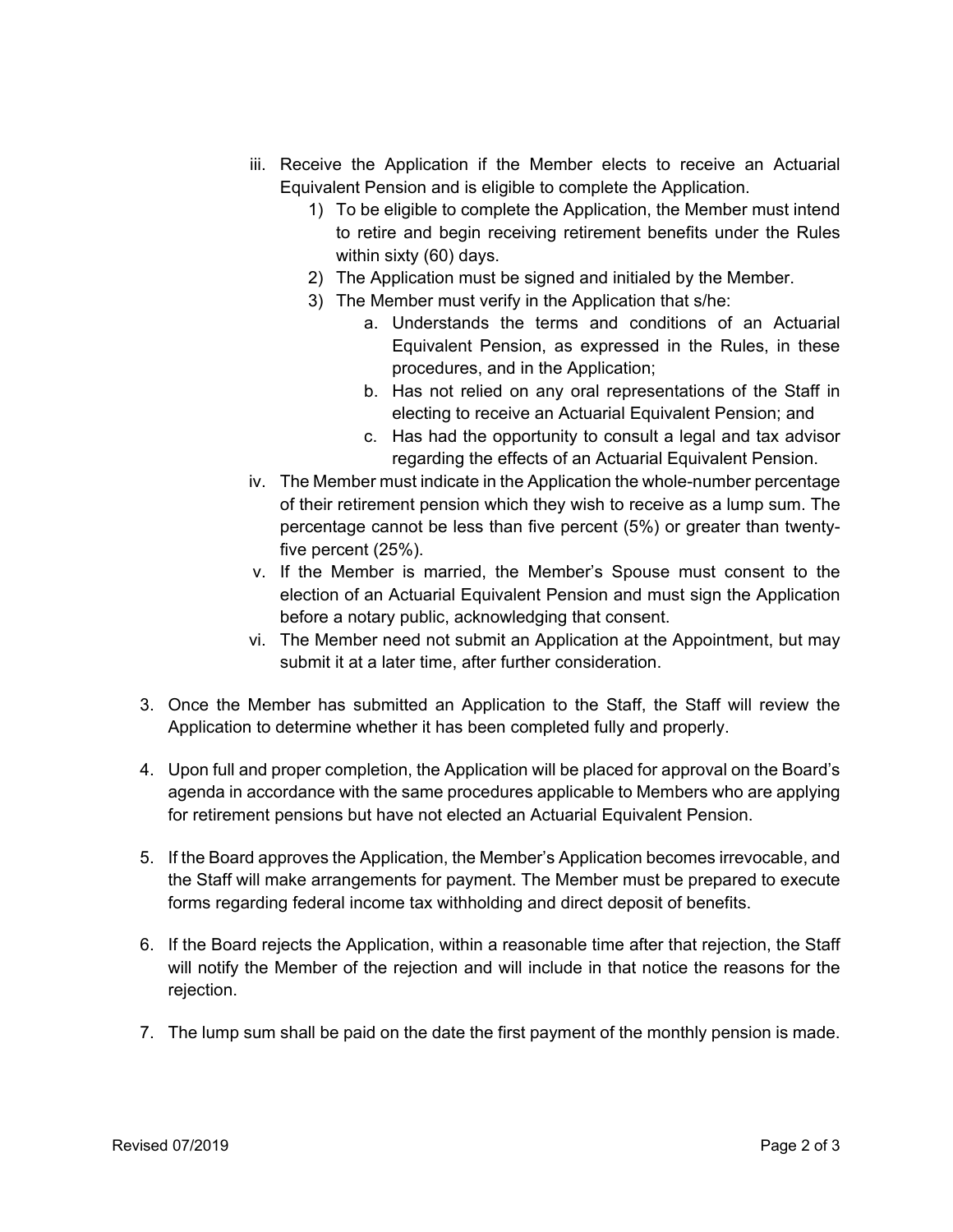- 8. Payment of the entire Actuarial Equivalent Pension benefit, including the lump sum, is subject to the maximum benefit limitations of the Rules. If payment would otherwise violate these limitations, payment of the lump sum shall be reduced until the limitations are met, and the remainder of the lump sum shall be paid in the following year.
- 9. Withdrawal selection must be made when submitting application.
- 10. An Actuarial Equivalent Pension is subject to qualified domestic relations orders ("QDROs") in accordance with the QDRO procedures of the Fund.
- 11. The Board has the authority for any reason to amend or otherwise modify these Actuarial Equivalent Pension Procedures at any time, both prospectively and retroactively.

i The Fund's Board of Trustees (the "Board") may change these procedures, and any other rules, policies, procedures, or forms adopted pursuant to the Actuarial Equivalent Pension provisions of the Fort Worth Employees' Retirement Fund Administrative Rules & Procedures (the "Rules") at any time, both retroactively and prospectively, with or without notice to participants in the Fund ("Members"). The Board, and the Fund's administrative staff (the "Staff"), to the extent the Board has delegated responsibilities to the Staff, have absolute discretion in interpreting the Rules, the procedures, and any other rules policies, procedures and the various other rules and forms supplement the Actuarial Equivalent Pension provisions of the Rules, the provisions of the Rules always govern, especially if there are any discrepancies.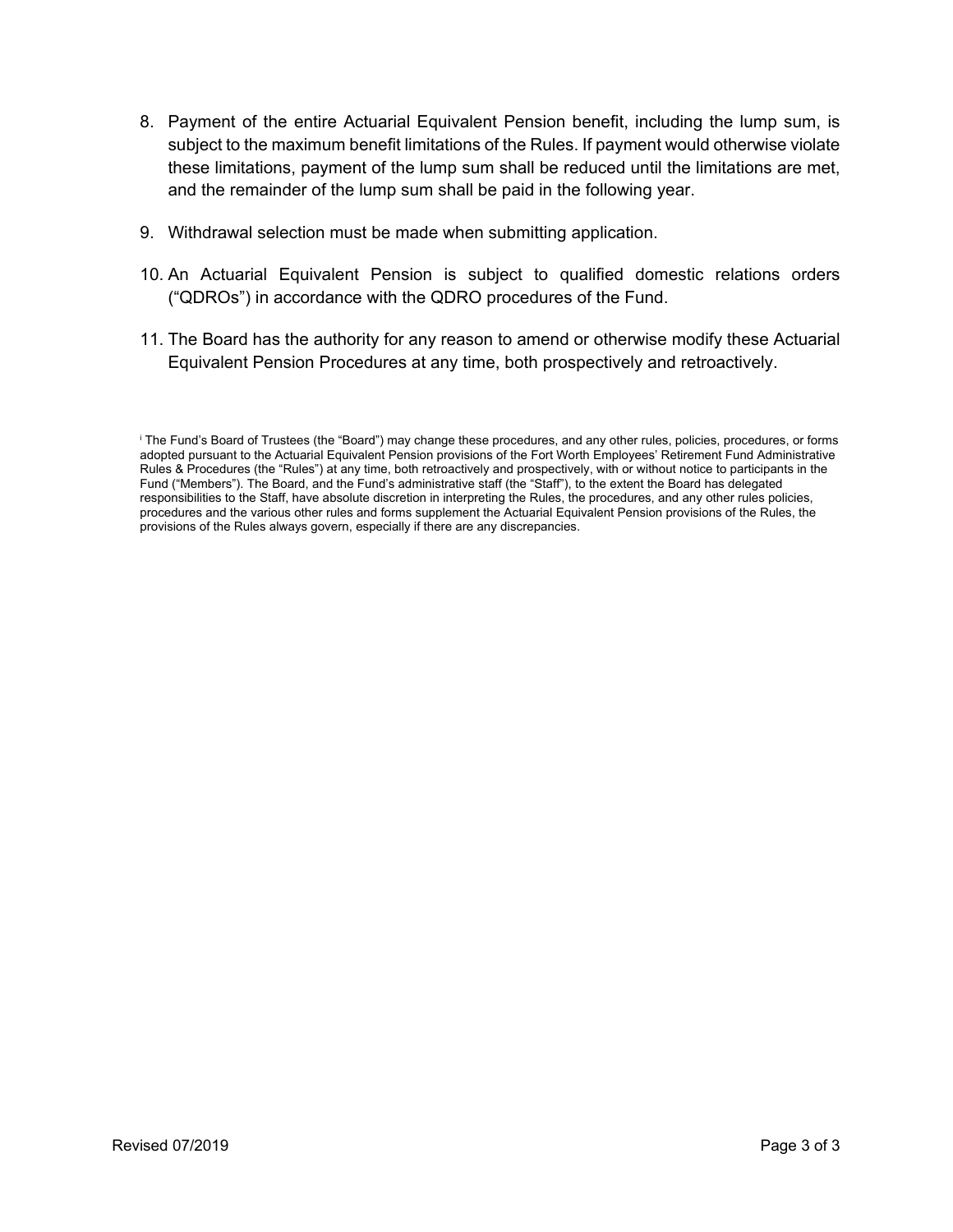

## **ACTUARIAL EQUIVALENT PENSION APPLICATION (ALTERNATE PENSION BENEFIT)**

| Last                                 | First                                                                                  | Middle |  |
|--------------------------------------|----------------------------------------------------------------------------------------|--------|--|
| Employee ID<br>Do you have a spouse? | elect to receive the following AE %<br>If yes provide spouses name below<br>Yes     No |        |  |
| Last                                 | First                                                                                  | Middle |  |
| Date of Retirement (month/day/year)  |                                                                                        |        |  |

1. I read the Alternative Pension Benefit provisions of the Retirement Fund's Administrative Rules and Regulations (the "Rules") that provides for the Fort Worth Employees' Retirement Fund (the "Fund"). I understand that the provisions of the Rules always govern, and that, if a conflict arises between the terms of the Rules and the terms of this Application or any other document or communication, the terms of the Rules will control.

2. I read the Actuarial Equivalent Pension procedures, as adopted by the Fund's Board of Trustees (the "Board"). I understand that the Board can change the procedures, and any other rules or forms regarding the Actuarial Equivalent Pension, at any time, both retroactively and prospectively, with or without notice.

3. I met with the Fund's administrative staff (the "Staff") and had the opportunity to ask them questions regarding the Actuarial Equivalent Pension. However, I have not relied on any oral representations of the Staff in electing to receive an Actuarial Equivalent Pension.

4. Based on the percentage of my retirement benefit which I am electing to receive as a lump sum, I received a written estimate from the Staff of the amount of my Actuarial Equivalent Pension lump sum payment, the amount of my initial Actuarial Equivalent Pension monthly retirement payments, and the amount which my monthly retirement payments initially would have been if I had not elected to receive an Actuarial Equivalent Pension. I understand that these amounts are only estimates and that the actual amounts may differ.

5. I understand that, if I elect to receive an Actuarial Equivalent Pension, my monthly retirement payments will be less than if I elect not to participate because I will also receive a lump sum payment when my monthly retirement payments begin.

6. I had the opportunity to seek advice from a professional tax or legal advisor regarding the Actuarial Equivalent Pension. I understand that the Staff cannot and has not given me tax or legal advice regarding the Actuarial Equivalent Pension.

7. I intend to retire and begin receiving pension benefits within the next 60 days.

Initial Here: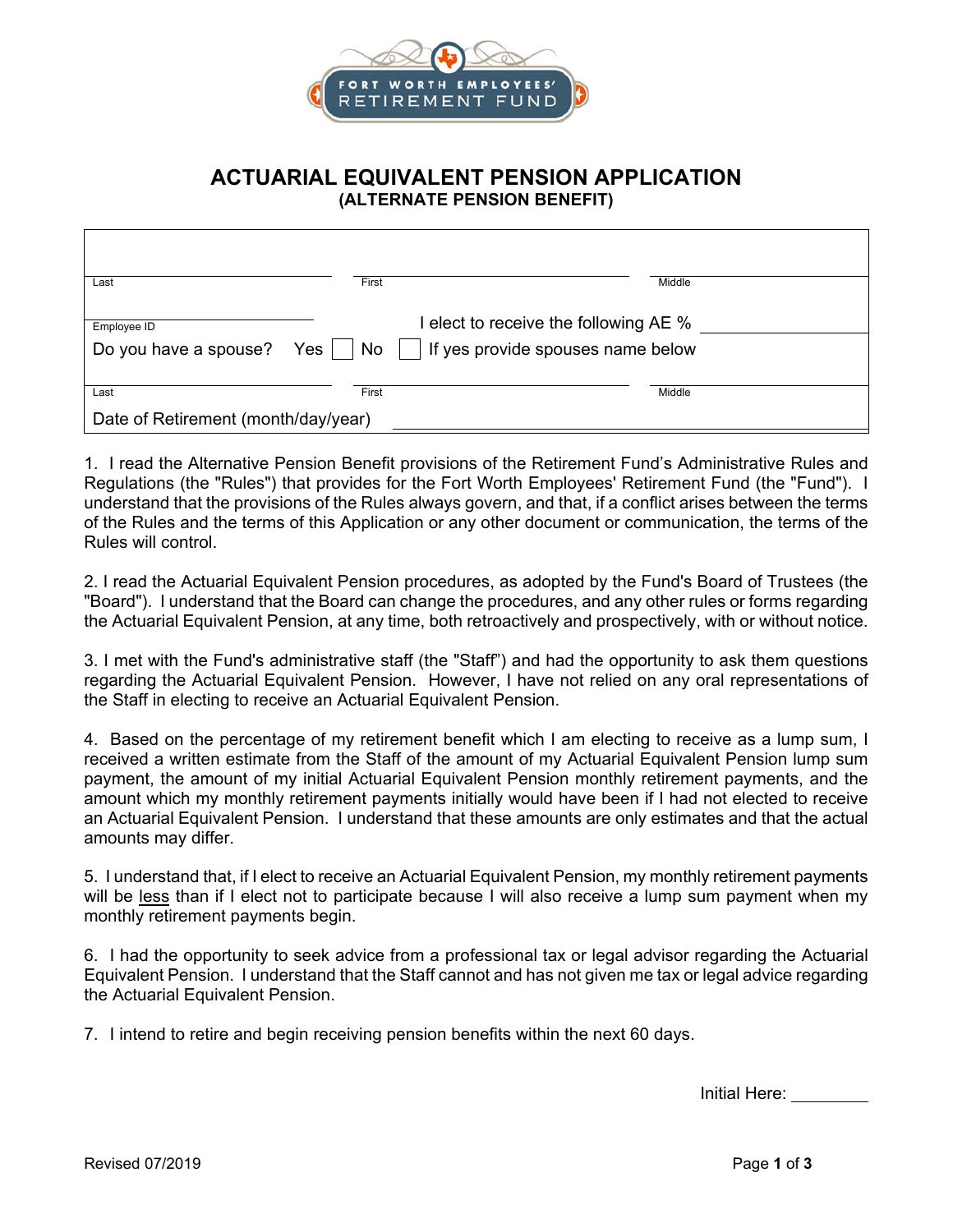8. I understand that the Board must approve my election to receive an Actuarial Equivalent Pension and that my election is made in this Application.

9. I understand that, if I am re-employed by the City after I have retired, I will not be eligible to elect an Actuarial Equivalent Pension when I again retire.

10. I understand that, if I am married, my spouse must consent to the Actuarial Equivalent Pension election and must verify that consent before a notary public where indicated in this Application. Married Single

11. I elect to receive an Actuarial Equivalent Pension. I elect to receive the following percentage of my retirement benefit as a lump sum:  $\%$  [number must be between 5% and 25% and must be a whole number (no fractions or decimals)].

12. I understand that if the Board approves the Application, the Application becomes irrevocable, and the Staff will make arrangements for payment and I must be prepared to execute forms regarding federal income tax withholding and direct deposit of benefits

13. I read this Application in its entirety. I understand and agree to all of its provisions, all of the provisions regarding the Actuarial Equivalent Pension in the Rules, and all of the procedures regarding the Actuarial Equivalent Pension. I understand that this Application will be deemed not received if it is incomplete.

Initial Here:

## **WITHDRAWAL SELECTION:**

 $\overline{a}$ 

I elect to rollover \$ of the TAXABLE portion of my actuarial equivalent lump sum to the following qualified plan established for me with the following institution:

with any remainder distributed directly to me.

**I understand that in order to process this distribution, I must furnish the Fund with a Letter of Acceptance from the rollover institution.** Such letter must confirm that the institution (1) is, or is intended to be an individual retirement annuity, IRA, a qualified plan as described in section 401(a) of the Internal Revenue Code of 1986, or a qualified annuity plan as described in section 403(a) of the Internal Revenue Code of 1986, as applicable; (2) will accept the transfer; and (3) provide a mailing address where the check should be sent. The non-taxable portion of your actuarial equivalent will be paid directly to you.

I elect to receive a total distribution of my actuarial equivalent from the Fund.

Applicant's Signature: **Alternative Signature: Alternative Signature: Date: Date: Butchers** 

EEID: Name:

 $\mathbf{I}$ 

Revised 07/2019 Page 2 of 3